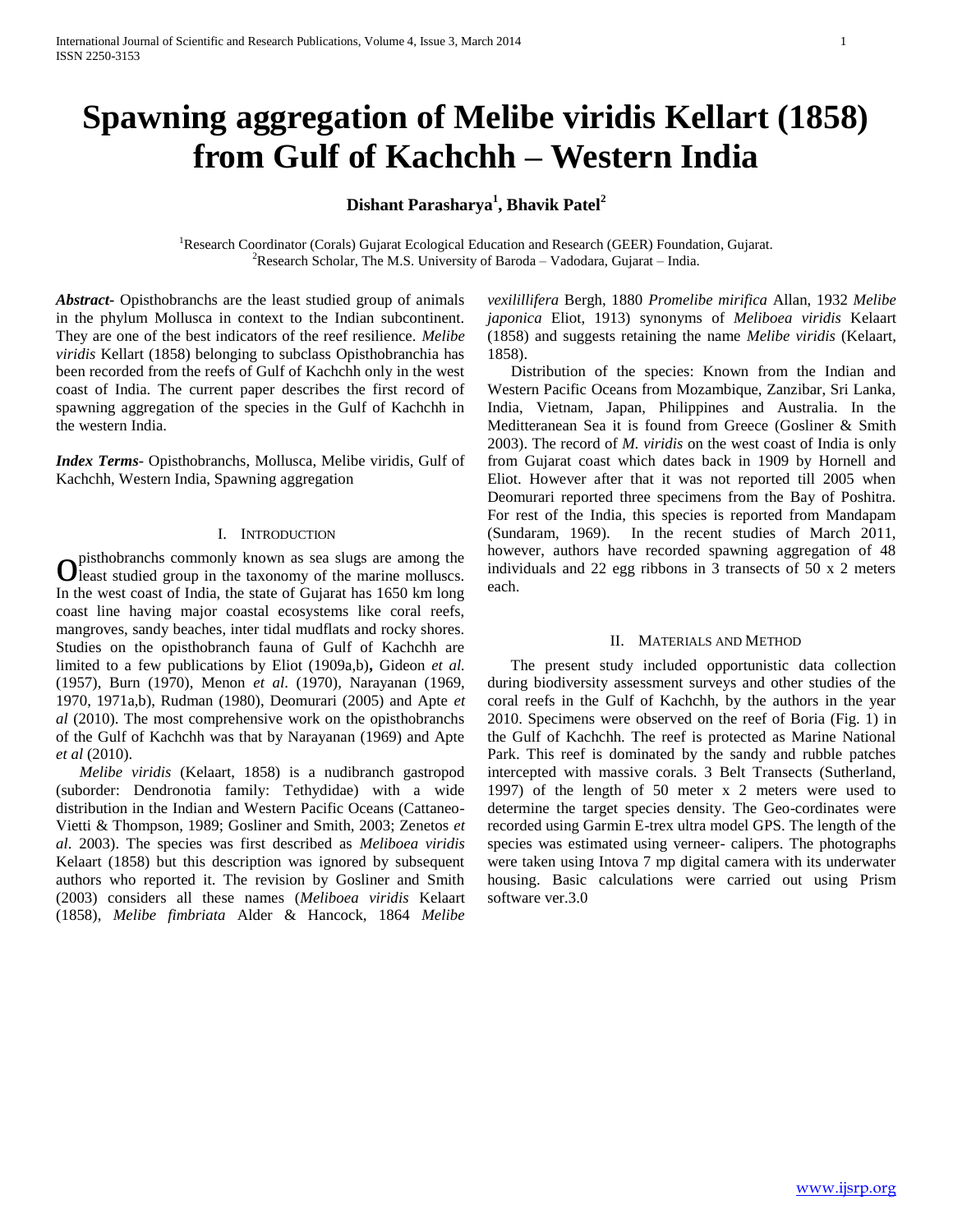

**Fig 1: Study site Boria reef in the Gulf of Kachchh.**

## III. RESULTS AND DISCUSSION

The species was recorded from Boria reef  $(22^024'53''N)$  $69^013'19''E$ ) in the South-western Gulf of Kachchh. The reef mostly remains submerged during regular low tide. It is only during the negative tides that the reef gets fully exposed. The substrate is dominated by the deposition of rubbles on the reef covering more than 30 % of the reef and at some places extending to 80% (Transect 2). The species has tan ground colour with yellowish ting. Body elongated, with translucent appearance. Internal organs are visible. Cerata are thick, elongated and broad. The number of cerata ranged from 5 to 7. The taxonomic account of the species is as follows,

**Phylum:** Mollusca **Class:** Gastropoda **Subclass:** Opisthobranchia Order: Nudibranchia Suborder: Dendronotina **Family:** Tethydidae Genus: *Melibe* Species: *viridis* Kellart (1858) (figure 2) **Synonyms of the species:** *Meliboea viridis* Kelaart (1858) *Melibe fimbriata* Alder & Hancock, 1864, *Melibe vexilillifera* Bergh, 1880 *Promelibe mirifica* Allan, 1932 *Melibe japonica* Eliot, 1913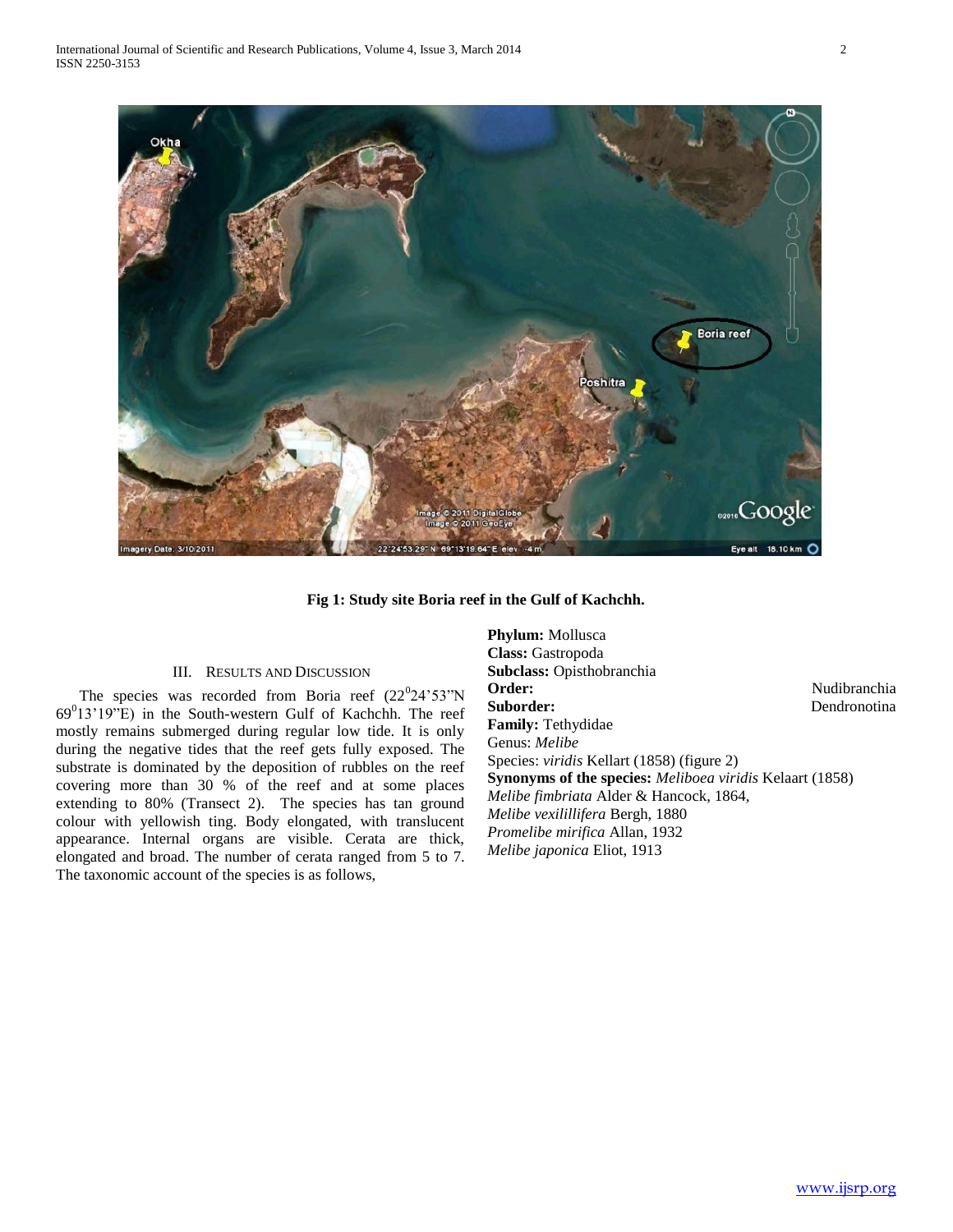

**Figure 2:** *Melibe viridis* **Kellart (1858) at Boria reef**

 48 individuals in 3 transects of 50 meters were recorded along with 22 egg ribbons suggesting massive spawning aggregation. In any of the studies carried out in the Gulf of Kachchh (Eliot 1909a,b)**, (**Gideon *et al.* 1957), (Burn 1970), (Menon *et al*. 1970), (Narayanan 1969, 1970, 1971a,b), (Rudman 1980), (Deomurari 2005), including the most recent studies (Apte *et al.* 2010) the species has not been reported till date. The studies carried out by Alder and Hancock (1864) reported the species *M. fimbriata*. Eliot (1909a, b) suggested the presence of *M. rangii,* Bergh with a probability of *M. fimbriata,* Alder & Hancock from Okha reef. In the study of Eliot (1909a, b) the

specimen length is recorded 80 to 100 mm, whereas in the current study maximum length was recorded to be 120 mm. In any of these studies the spawning of the genus *Melibe* has not been mentioned. The study by Mastrototaro *et al.* (2004) in the mediterranean sea recorded at least ten specimen in spawning condition with maximum length of 60 to 143 mm of the specimen. The current study carried out in the Gulf of Kachchh significantly describes the mass spawning aggregation of *Melibe viridis* Kellart (1858) with an average ratio of 2:1 specimen and egg ribbon, in the Gulf of Kachchh in the western part of India for the first time.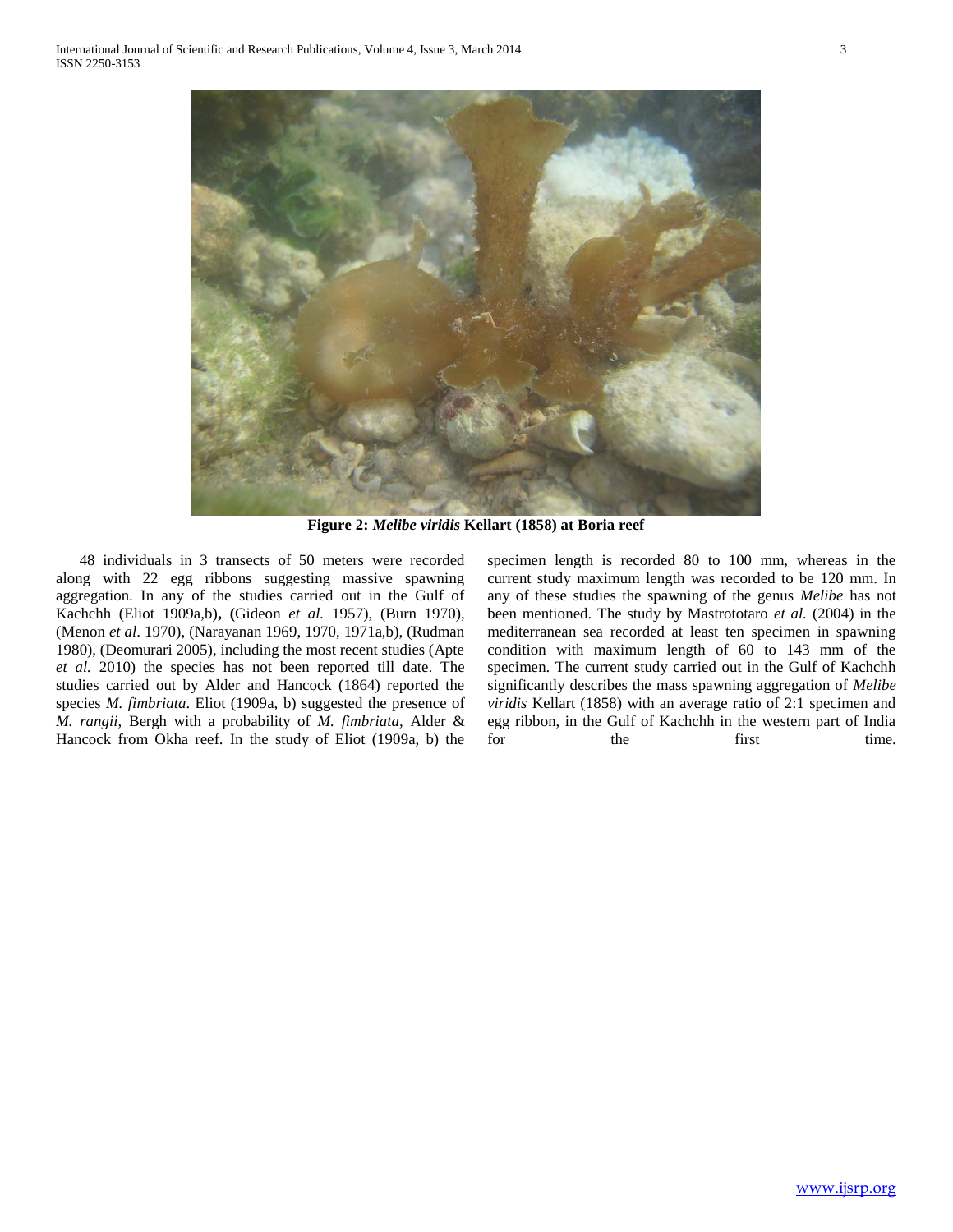

**Figure 3: Egg ribbon of Melibe viridis Kellart (1858)**

**Table 1: Numerical data collected for the observation**

| <b>Transect No</b> | Total Individuals recorded | Density / $m^2$ | No. of Egg ribbons | Max. Length of the  |
|--------------------|----------------------------|-----------------|--------------------|---------------------|
|                    |                            |                 |                    | individual in given |
|                    |                            |                 |                    | transect            |
| $T-1$              | 14                         | 0.14            |                    | $120 \text{ mm}$    |
| $T-2$              | 23                         | 0.23            |                    | $110 \text{ mm}$    |
| $T-3$              |                            | 0.11            |                    | 98 mm               |
| <b>Total</b>       | 48                         |                 | 22                 |                     |

## ACKNOWLEDGEMENTS

 The authors are thankful to the Chief Conservator of Forests and Director GEER Foundation Mr. Bharat Pathak for his valuable support in the project. We are also thankful to Dr. Deepak Apte, COO, BNHS for his valuable technical guidance in the field of opisthobranchs and other molluscs. Thanks are due to the Chief Conservator of Marine National Park and Sanctuary and other field staff. We are thankful to Mr. Vinod Gajjar for photographic assistance in the field. We are also thankful to the Director and other colleagues of the Bombay Natural History Society and colleagues of GEER Foundation.

### **REFERENCES**

- [1] ALDER, J. & A. HANCOCK (1864): Notice on the collection of Nudibranchiate mollusca made in India by Walter Eliot Esq. with descriptions of several new genera and species. Trans. Zool Soc. Lond, 5: 117-147.
- [2] Apte, D.A., Bhave, V and Dishant Parasharya., An Annotated and illustrated Checklist of the Opisthobranch fauna of Gulf of Kachchh, Gujarat, India with 20 new records for Gujarat and 14 new records for

India. Part 1. Journal of Bombay Natural History Society, 107 (1) 2010, 14-  $23$ 

- [3] Burn, R., Phyllidia (Phyllidiella) Zeylanica Kelaart a rare nudibranch from the Indian subcontinent. Memoirs of the National Museum of Victoria 1970 31: 37-40.
- [4] Cattaneo-Vietti R, Chemello R, and Giannuzzi-Savelli R., Atlas of Mediterranean nudibranchs. Roma: Ed. LaConchiglia, 1990 264 p.
- [5] Deomurari, A.N., Melibe from the Gulf of Kachchh, India. [Message in] Sea Slug Forum. Australian Museum, Sydney. 2005 (Jul 1) Available from http://www.seaslugforum.net/find/14130
- [6] Eliot, C. N. E., On the nudibranchs of southern India and Ceylon, with special reference to the drawings by Kelaart and the collections belonging to Alder and Hancock preserved in the Hancock Museum at Newcastle-on-Tyne. Proceedings of the Zoological Society of London, 1906a. pp. 636- 691, pls. 42-47.
- [7] Gosliner T M, and Smith, V G., Systematic review and phylogenetic analysis of the nudibranch genus Melibe (Opistobranchia: Dendronotacea) with descriptions of three new species. Proceedings of the California Academy of Sciences, 2003. 54: 302-355.
- [8] Kelaart E., Descriptions of new and little known species of Ceylon nudibranchiate molluscs and zoophyte. Journal of the Royal Asiatic Society Ceylon Branch, Colombo 1858. 3 (1): 84-139.
- [9] Mastrototaro F. Pannetta P. and D'onghia G. Further records of melibe viridis (mollusca, nudibranchia) In the mediterranean sea, with observations on the spawning. Vie et Milieu (2004), 54 (4): 251-253.